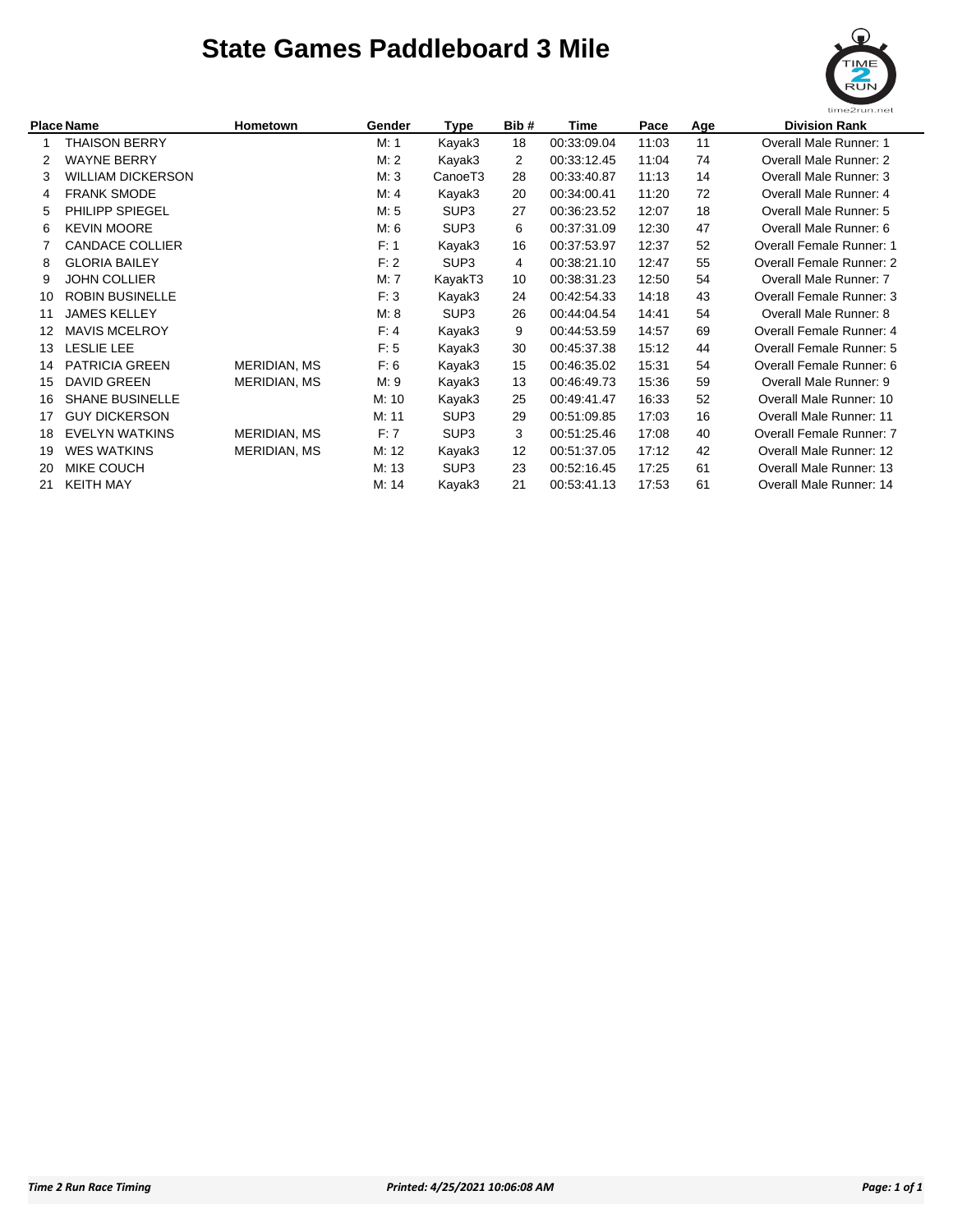## **State Games Paddleboard 6 Mile**



| <b>Place Name</b> |                  | <b>Hometown</b> | Gender                   | Type              | Bib# | Time        | Pace         | Age | <b>Division Rank</b>            |  |
|-------------------|------------------|-----------------|--------------------------|-------------------|------|-------------|--------------|-----|---------------------------------|--|
|                   | <b>JEB BERRY</b> |                 | M: 1                     | Kayak6            | 5    | 00:44:49.85 | 07:28        | 92  | Overall Male Runner: 1          |  |
|                   |                  |                 | <b>Split Description</b> | <b>Split Time</b> |      | <b>Pace</b> | <b>Speed</b> |     | <b>Cumulative</b>               |  |
|                   |                  |                 | Split 1                  | 00:22:18.176      |      | 07:26       | 8.1mph       |     | 00:22:18.176                    |  |
|                   |                  |                 | Split 2                  | 00:22:31.679      |      | 07:30       | 8.0mph       |     | 00:44:49.855                    |  |
|                   | MELISSA BECK     |                 | F: 1                     | Kayak6            | 17   | 01:03:13.73 | 10:32        | 114 | <b>Overall Female Runner: 1</b> |  |
|                   |                  |                 | <b>Split Description</b> | <b>Split Time</b> |      | <u>Pace</u> | <b>Speed</b> |     | <b>Cumulative</b>               |  |
|                   |                  |                 | Split 1                  | 00:30:18.097      |      | 10:06       | 5.9mph       |     | 00:30:18.097                    |  |
|                   |                  |                 | Split 2                  | 00:32:55.634      |      | 10:58       | 5.5mph       |     | 01:03:13.731                    |  |